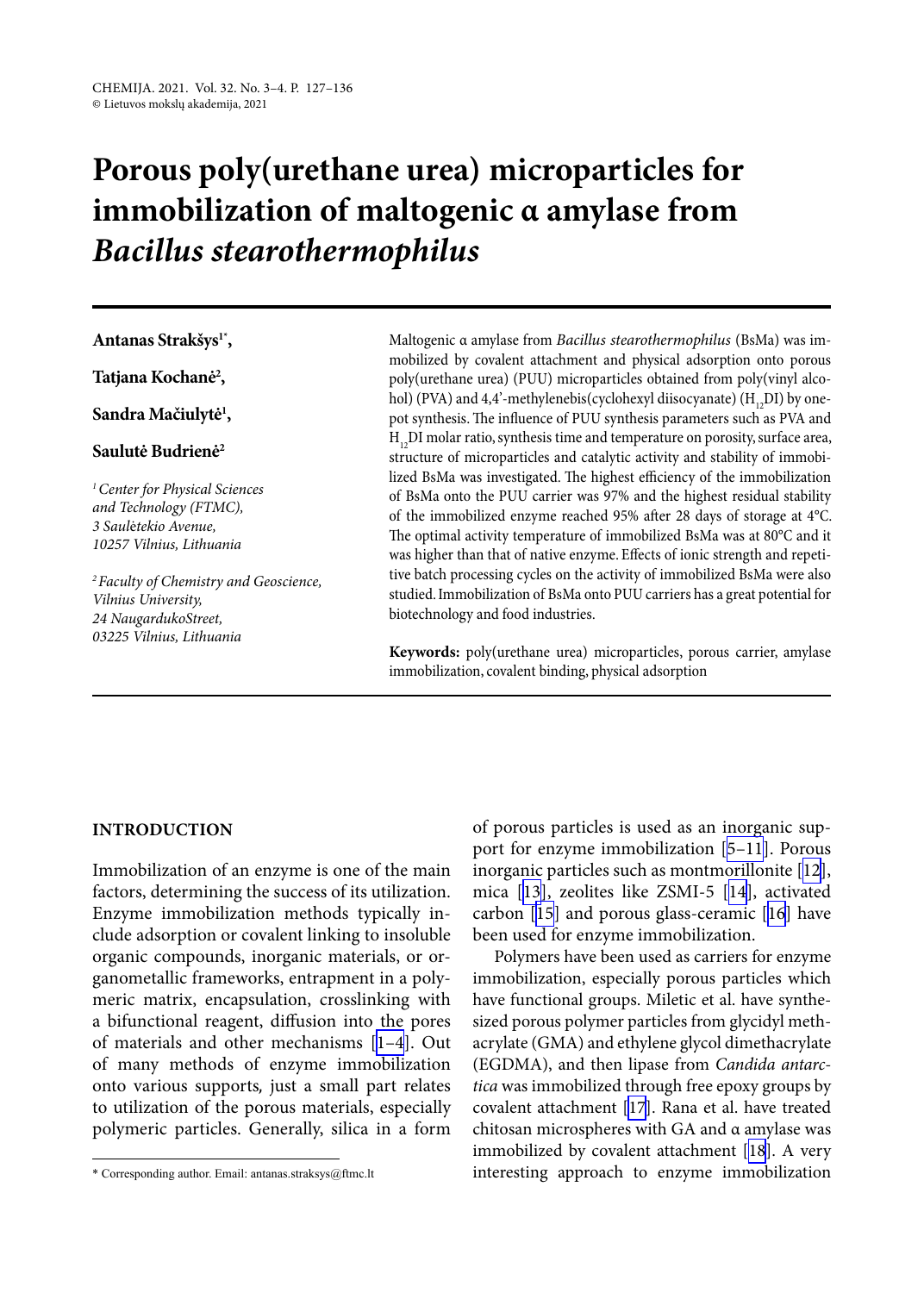onto mesoporous polymethacrylate polymer particles has been used by Lage et al. [\[19](#page-8-9)]. However, only a few reports are available about the use of PU particles for enzyme immobilization [[20–22\]](#page-8-10) and even fewer about porous PU microparticles [[23–25](#page-8-11)]. Wang and Ruckenstein have synthesized polyurethane microparticles from polymethylene bis(phenylisocyanate) and polypropylene glycol, producing the pores by adding calcium carbonate which was washed out after synthesis. Lipase from *Candida rugosa* was immobilized on these porous PU particles by physical adsorption and, additionally, it was fixed with GA [\[23](#page-8-12)]. The microporous carrier was synthesized from β-cyclodextrin and diisocyanate (4.4'-methylenebis(cyclohexyl isocyanate) ( $H_{12}DI$ ) or 4,4'-methylenebis(phenyl isocyanate) and it was used for lipase immobilization by physical adsorption with the efficiency of immobilization (EI) reaching 89% [\[24](#page-8-13)]. Lipase from *Candida antarctica* was immobilized onto porous PUU nanoparticles from isophorone diisocyanate and polycaprolactone diol, which were synthesized by a miniemulsion method and the enzyme was encapsulated via a synthesis procedure [\[25](#page-8-14)].

Our research group has explored the immobilization route of BsMa onto PU and PUU microparticles by covalent attachment when enzyme functional groups reacted with free isocyanate groups of the carrier [[26–28](#page-8-15)]. Except our own research, we are not aware of other studies of BsMa immobilization onto porous PUU microparticles, which report properties of the porosity of carrier [[29](#page-8-16)]. The use of porous PUU microparticles may improve the efficiency of enzyme immobilization because synthesized particles provide a large surface area, a suitable pore size for the entrance of the enzyme and free isocyanate groups for covalent attachment [\[29](#page-8-16)].

In this paper, one-pot synthesis of porous PUU microparticles from PVA and 4,4'-methylenebis(cyclohexyl isocyanate)  $(H, DI)$  is presented along with a study of the immobilization of maltogenic α-amylase from *Bacillus stearothermophilus* on these porous microparticles. The effects of different synthesis conditions of PUU microparticles, such as initial molar ratio of PVA and  $H_{12}DI$ , synthesis time and temperature, on the porosity of the carrier and the enzymatic activity and stability of the immobilized enzyme were evaluated. Reusability, ionic strength effects and the optimal temperature of activity of the immobilized enzyme were also investigated. The results reported in this article show that PUU microparticles may be suitable as carriers for the immobilization of BsMa and they have the potential to be used in food and biotechnological areas.

### **MATERIALS AND METHODS**

#### **Materials**

4.4'-methylenebis(cyclohexyl diisocyanate)  $(H_{12}DI)$ and dimethyl sulfoxide (DMSO) were purchased from Sigma-Aldrich, France. Acetone was purchased from Reachem Slovakia, Slovakia. Diethyl ether was purchased from LACH-NER, Czech Republic. Sodium chloride was purchased from Aldrich, Germany. Starch from potato was purchased from Beroxfood, Germany. Poly(vinyl alcohol) (PVA),  $M_{w}$  100000 (degree of hydrolisation 86–89 mol%, viscosity (4% in water, 20°C) is 34– 45 mPa·s), was purchased from Fluka, Switzerland. PVA was dried under vacuum at 60°C for 24 h and kept in a desiccator. All other reagents were used as received.

Maltogenic α-amylase (EC 3.2.1.133) (4000 U/ ml) from *Bacillus stearothermophilus* (BsMa) and α-amylase (EC 3.2.1.1) (25000 U/ml) from *Bacillus subtilis* were obtained from Novozymes, Denmark. Commercial enzymes preparations were used as purchased without additional purification.

#### **Synthesis of PUU microparticles**

Poly(urethane urea) (PUU) microparticles were prepared according to our previous reported method [[29\]](#page-8-16) with the exception that another diisocyanate  $H_{12}DI$  was used and the solvent DMSO/water ratio was changed by introducing more water. Briefly, PVA was dissolved in a dimethyl sulfoxide/ water (98/2 vol%) solution. The initial concentration of PVA was 0.06 M (mole of repeating units of PVA). The solution was loaded into a three-necked flask containing a magnetic stirrer and a reflux condenser with an attached drying tube and an argon gas inlet.  $H_{12}DI$  was added and the reaction was carried out at 60–130°C temperature for 60–180 min. The initial molar ratio of PVA and  $H_{12}$ DI was varied from 1:2.0 to 1:6.0. The obtained PUU microparticles were precipitated into an acetone/diethyl ether mixture and were immediately used for the immobilization of BsMa.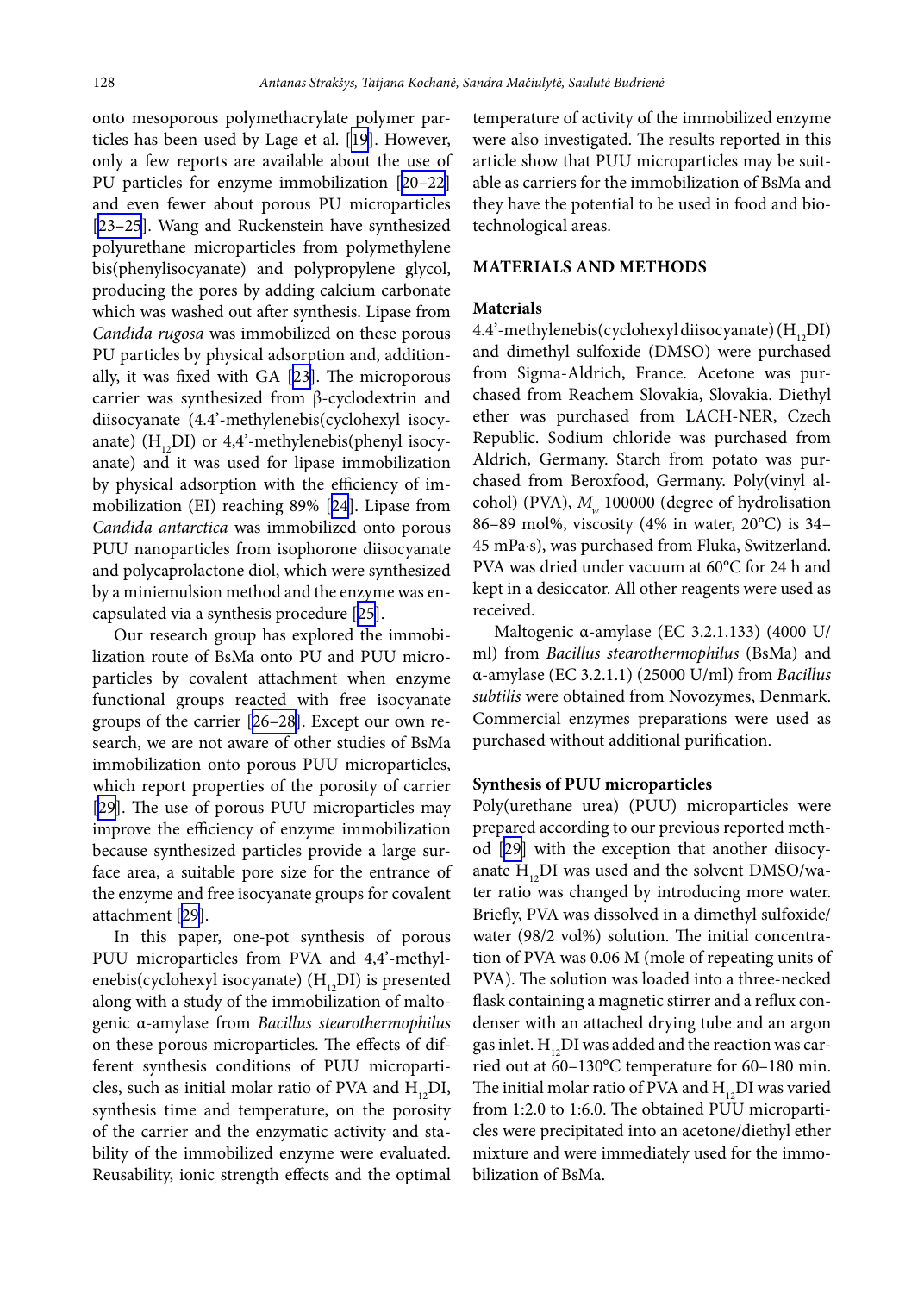#### **Characterization of PUU microparticles**

The quantity of isocyanate groups of PUU microparticles was determined immediately after synthesis by a chemical method [[30](#page-8-17)]. FT-IR analysis was performed by using a Perkin Elmer FRONTIER FT-IR spectrometer. The size and morphology of microparticles were assessed by using a scanning electron microscope Hitachi SU 70 and an optical microscope Olympus BX 51. The surface area and porosity of the PUU microparticles were determined by using a Micromeritics Tristar II instrument. The samples were degassed at 140°C for 2 h prior to the experiments to eliminate any volatile compounds from the lyophilized PUU microparticles. The surface area was evaluated by using the Brunauer–Emmett–Teller (BET) model from the isotherm analysis in the relative pressure range of 0.05–0.22. The total pore volume was determined from the adsorption isotherm at the relative pressure of 0.98. The pore size distributions were derived from the desorption branch by using the Barret–Joyner–Halenda (BJH) model.

## **Methods on enzymatic assay of immobilized BsMa onto porous PUU microparticles**

The method of preparation of a liquefied starch solution was described in our previous articles [\[27,](#page-8-18) [29\]](#page-8-16).

The immobilization of BsMa onto PUU microparticles and the determination of catalytic activity of the native and immobilized BsMa onto the carrier was described in the previous article [\[29](#page-8-16)]. In this work, the amount of reducing sugars was determined spectrophotometrically by the neocuproine method [\[31](#page-9-0)]. The protein content in the native enzyme solution or left in the solution after immobilization was assayed by the bicinchinonic acid method (BCA kit) [\[32](#page-9-1)]. The efficiency of immobilization (EI) was defined as the specific activity of the immobilized BsMa in percentage from the activity of the native enzyme used for the immobilization:

# $EI(\%) = \frac{\text{activity of immobilized enzyme}}{\text{activity of native enzyme}} \cdot 100.$

The yield of immobilization by protein (YP) was defined as the protein quantity of the immobilized enzyme in percentage from the quantity of protein of the native enzyme used for the immobilization:

$$
YP(\%) = \frac{Protein quantity of immediately image}{Protein quantity of native enzyme} \cdot 100.
$$

The storage stability and evaluation of the operation stability (7 cycles) of the immobilized BsMa in a batch type reactor was described in the previous article [[29\]](#page-8-16).

# **Effect of sodium chloride concentration on the activity of native and immobilized BsMa**

To evaluate the effect of sodium chloride concentration on the activity of immobilized BsMa, PUU microparticles with the immobilized enzyme (0.1 g) were incubated in 10 ml of the 0.1 M sodium citrate buffer solution ( $pH = 5.0$ ) which contained 0.01–0.10 M NaCl at 40°C for 20 min. In the case of native BsMa, 1 ml of the BsMa solution diluted 160 times was used. After the incubation, the immobilized BsMa was filtered and washed several times with the 0.1 M sodium citrate buffer ( $pH = 5.0$ ). The activity of immobilized BsMa after the treatment with NaCl was carried out as described in the Section 'Effect of temperature on the enzymatic activity of native and immobilized BsMa'. The initial activity of the immobilized enzyme without the addition of NaCl was expressed as 100%. Others were expressed as the relative activity to the initial activity of the immobilized enzyme.

Four separate measurements of the native and immobilized BsMa were performed to check the reproducibility of the data.

# **Effect of temperature on the enzymatic activity of native and immobilized BsMa**

The effect of temperature on the activity of immobilized BsMa onto the carrier (0.1 g) was determined by carrying out the starch hydrolysis reaction at various temperatures ranging from 20 to 80°C for 20 min. In the case of native BsMa, 1 ml of the BsMa solution diluted 160 times was used. The temperature showing the maximum activity was taken as optimal for the enzyme. The relative activity (%) at each temperature was calculated by considering the enzyme activity at the optimal temperature as 100%.

Four separate measurements of the native and immobilized BsMa were performed to check the reproducibility of the data. In all statistical analysis, only *p* value <0.05 was considered statistically significant.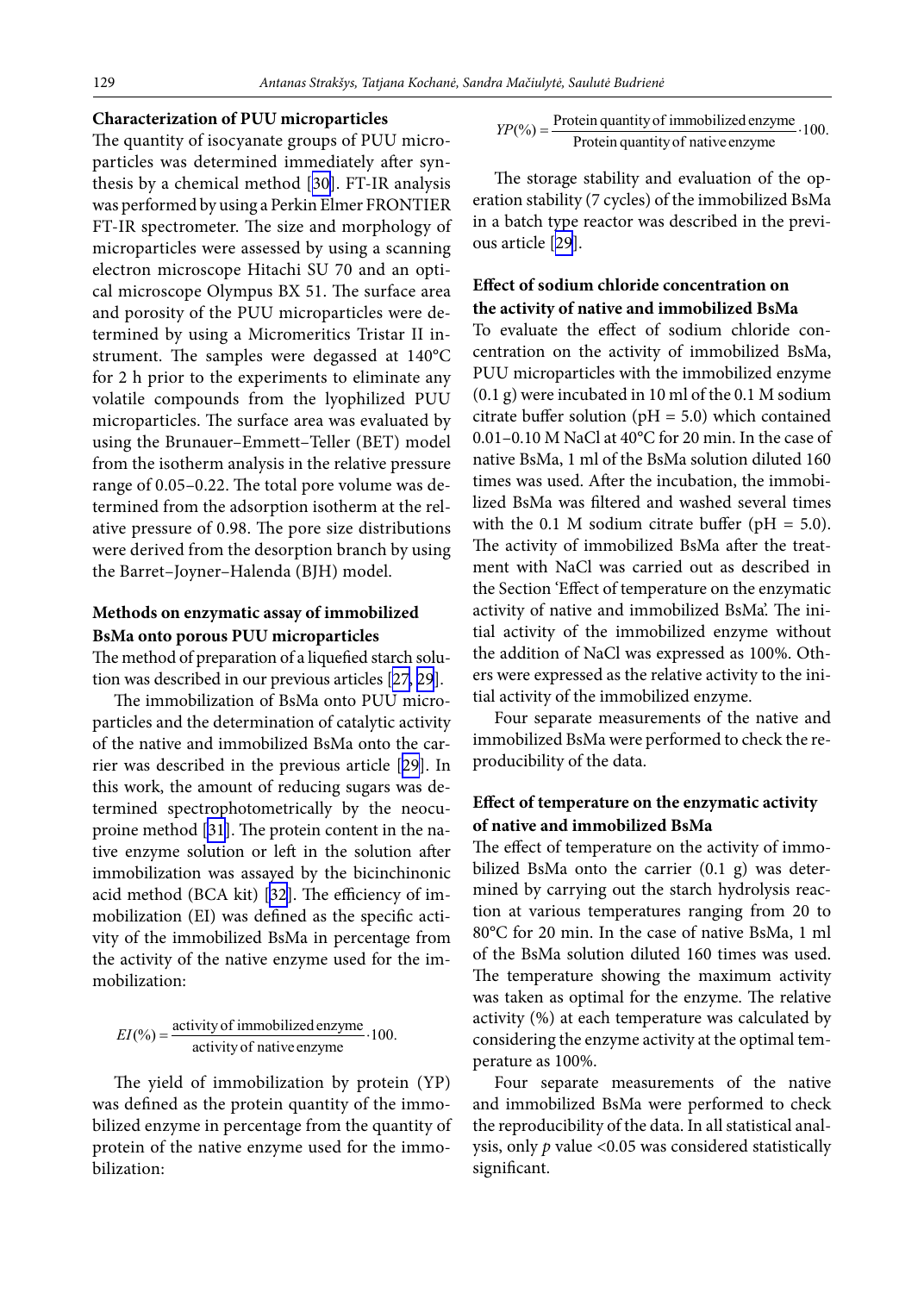## **RESULTS AND DISCUSSION**

## **Synthesis and characterization of porous PUU microparticles**

New enzyme carriers – porous PUU microparticles – were synthesized from PVA and  $H_{12}DI$  in a DMSO/H<sub>2</sub>O solution (98/2 vol.%). The synthesis was carried out according to the methodology described in our previous articles with exception of the amount of water in the reaction mixture [[28](#page-8-19), [29\]](#page-8-16). Water has been added to the reaction medium for two reasons: first, it was used as a foamer; second, it helps to form urea linkages in PUU. The water molecules react with the isocyanate groups, resulting in carbon dioxide acting as foamer and amino groups. The amino groups react with other isocyanate groups to form urea bonds. The results of the synthesis of porous PUU micro-particles are shown in Table [1](#page-3-0) and Figs [1](#page-3-1) and [2](#page-4-0). The size and morphology of PUU microparticles were investigated by scanning electron microscopy. The yield, isocyanate content and porosity properties of PUU microparticles are highly dependent on synthesis conditions such as time and temperature. Changing the initial molar ratio of PVA and  $H_{12}DI$  from 1:2 to 1:6, resulted in an increased yield of the PUU microparticles from 38 to 55%. The quantity of NCO-groups, the formation of open pores and the surface area were increased with increasing the amount of  $H_{12}DI$  in the initial molar ratio from 1:2 to 1:3. Further increasing of  $H_{12}$ DI leads to decreasing of such parameters due to a higher crosslinking density and the formation of closed pores in PUU. The surface area and total pore volume were decreased from 68 to 28  $\mathrm{m}^2/\mathrm{g}$ and from 0.37 to 0.08 ml/g, respectively (Table [1](#page-3-0)), but the size of PUU microparticles was increased from 1 to 30 µm. It could be proposed that the initial molar ratio  $[PVA]: [H_{12}DI] = 1:6$  at these conditions is limiting because of further increasing of the amount of  $H_{12}DI$  resulted in the formation of a clearly solid gel instead of microparticles.

<span id="page-3-0"></span>Table 1. **Properties of synthesized PUU microparticles (***t* **= 90 min,** *T* **= 90°C)**

| [PVA]: [H12DI] | Yield of PUU, % | <b>Quantity of NCO</b><br>groups, % | Surface area, $m^2/g$ | Total pore volume,<br>mL/q | Particle size, µm |
|----------------|-----------------|-------------------------------------|-----------------------|----------------------------|-------------------|
| 1:2            | $38 \pm 2$      | $0.2 \pm 0.01$                      | $38 \pm 2$            | $0.22 \pm 0.011$           | $1 - 2$           |
| 1:3            | $50 \pm 2.5$    | $0.7 \pm 0.04$                      | $68 \pm 3.8$          | $0.37 \pm 0.031$           | $2 - 5$           |
| 1:4            | $54 \pm 2.7$    | $0.5 \pm 0.03$                      | $67 \pm 3.4$          | $0.24 \pm 0.018$           | $4 - 9$           |
| 1:5            | $55 \pm 2.4$    | $0.3 \pm 0.02$                      | $54 \pm 2.4$          | $0.08 \pm 0.004$           | $5 - 12$          |
| 1:6            | $55 \pm 2.1$    | $0.2 \pm 0.01$                      | $28 \pm 1.6$          | $0.08 \pm 0.006$           | $10 - 30$         |
|                |                 |                                     |                       |                            |                   |

<span id="page-3-1"></span>

**Fig. 1.** The yield of PUU microparticles and the quantity of isocyanate groups as a function of synthesis time ( $T = 90^{\circ}$ C) (a) and synthesis temperature (*t* = 90 min) (b) ([PVA]:[H<sub>12</sub>DI] = 1:3)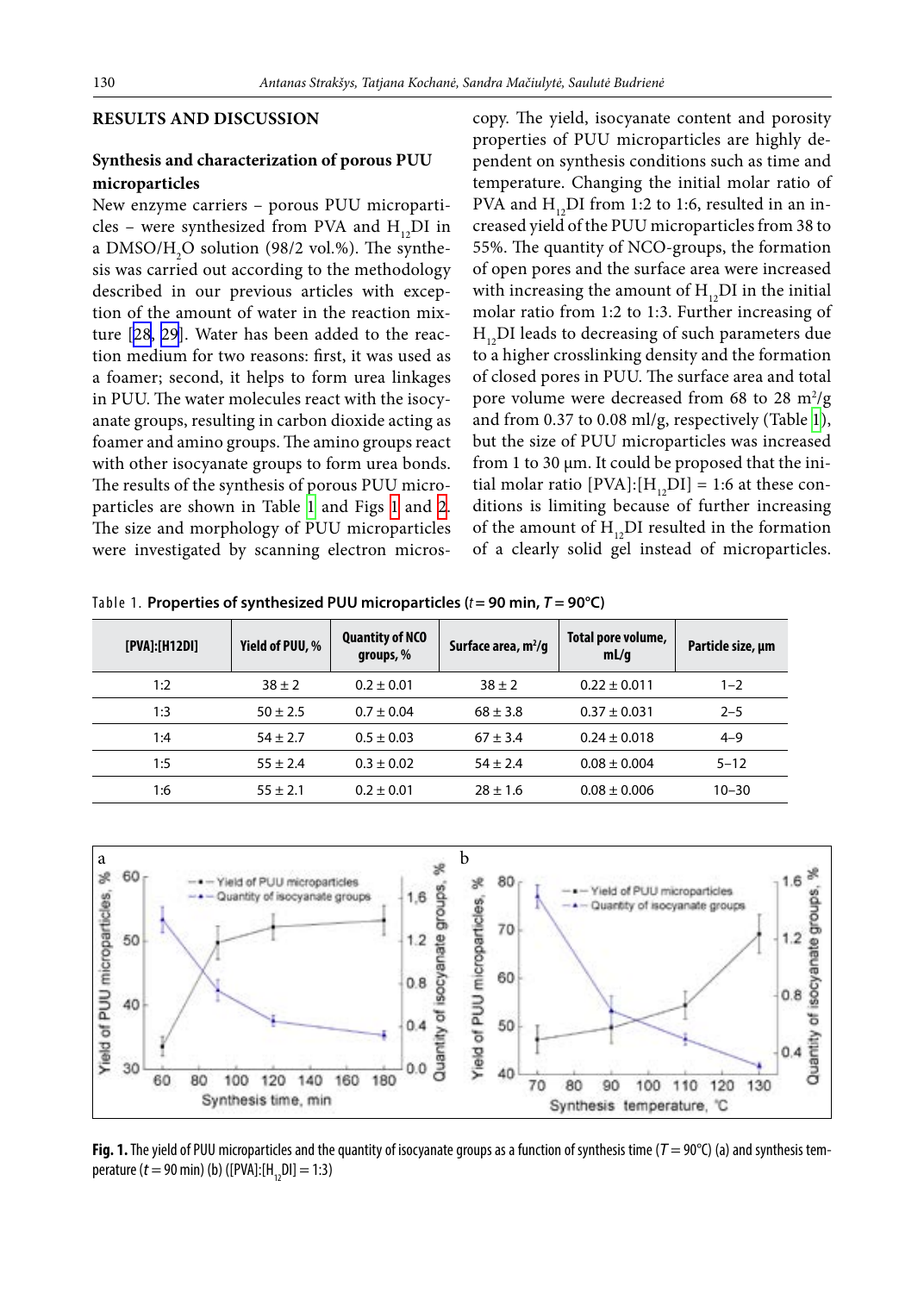<span id="page-4-0"></span>

**Fig. 2.** The surface area and total pore volume of PUU microparticles as a function of synthesis time (*T* = 90°C) (a) and synthesis temperature  $(t = 90 \text{ min})$  (B) ([PVA]:[H<sub>12</sub>DI] = 1:3). The inner panes indicate the pore size distribution of PUU microparticles as a function of synthesis time and temperature

We could make a prediction that increasing the amount of diisocyanate resulted in a more extensive reaction between isocyanate and water which accelerates the crosslinking and amount of hooked  $\mathrm{CO}_2$  bubbles in the PUU microparticles and decreasing the surface area and the total pore volume of the carrier. The pore width of PUU microparticles has a wide distribution with a dominant maximum at 32 nm in all cases with exception of carrier which was obtained when the molar ratio of PVA and  $H_{12}DI$  was 1:6. In the last case, the pore width distribution has a very wide profile without the dominant pore width.

The time and temperature of the synthesis have a significant impact on the quantity of isocyanate groups and the yield of PUU microparticles. When the synthesis time was prolonged from 60 to 180 min (Fig. [1a](#page-3-1)), the quantity of the isocyanate groups decreased from 1.4 to 0.32%, and the yield increased from 33 to 53%. The same effects occurred when the synthesis temperature was changed from 70 to 130°C: the quantity of isocyanate groups decreased from 1.5 to 0.31% and the yield increased from 47 to 69% (Fig. [1](#page-3-1)b). Also, under these synthesis conditions, the surface area  $(68-25 \text{ m}^2/\text{g})$  and the total pore volume (0.365–0.131 ml/g) were shifted to lower values (Fig.  [2](#page-4-0)a, b). When the synthesis time was prolonged to 180 min, the crosslinking reactions were dominant and as a consequence the decreased surface area and total pore volume were obtained. The dominant pore width shifted from 32 to 14 nm in this case (Fig. [2a](#page-4-0)). It was

observed that at 110°C the crosslinking reactions were dominant. At the same time, the rate of reactions between the water molecules and the isocyanate groups also increased. Under these conditions, the formed  $\mathrm{CO}_2$  bubbles were entrapped into the PUU matrix and closed pores were formed, and therefore the reduced surface area and total pore volume were obtained. The pore width distribution with a dominant maximum at 38 nm was observed (Fig.  [2b](#page-4-0)). Increasing the synthesis temperature to 130°C resulted in the formation of soft PUU gel. After the liophylization of PUU gel, the surface area  $(52 \text{ m}^2/\text{g})$  and total pore volume  $(0.162 \text{ m}^2/\text{g})$  were estimated (Fig. [2](#page-4-0)b).

## **Assay of BsMa immobilization onto porous PUU microparticles**

PUU synthesis parameters, such as the initial molar ratio, time and temperature, have a significant effect on the efficiency of BsMa immobilization (EI) on the PUU carrier. In particular, the initial molar ratio of PVA to  $H_{12}DI$  showed an effect on EI and on the yield of immobilization by protein (YP) of BsMa (Table [2](#page-5-0)). The immobilization of BsMa onto the porous PUU microparticles could be carried out by covalent attachment and physical adsorption. The covalent immobilization of the enzyme onto the carrier could proceed via reactions of free isocyanate groups of PUU microparticles with amino or hydroxyl groups of enzyme and urethane or urea linkage could be formed. The immobilization of enzyme by physical adsorption depends on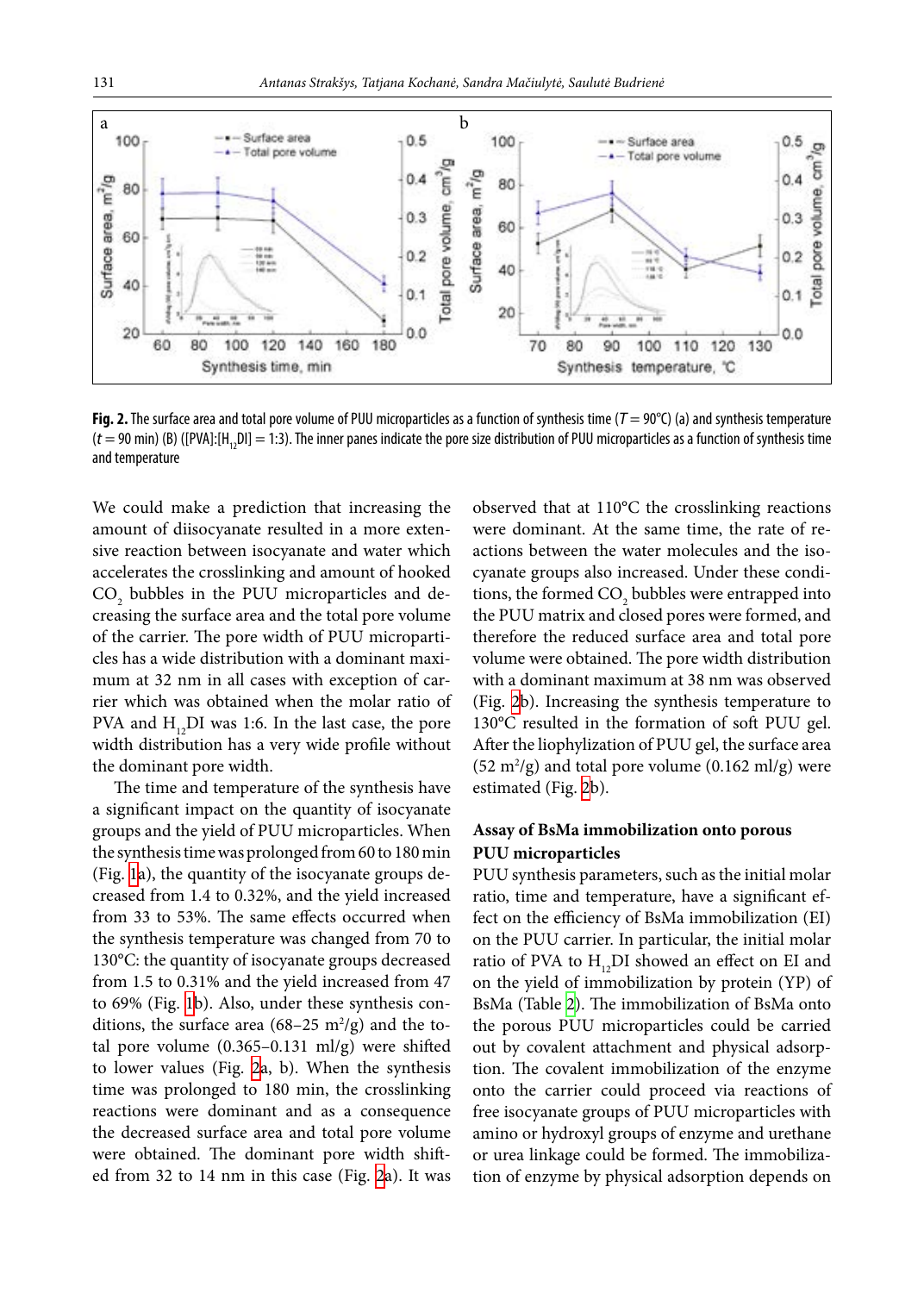the porosity properties of PUU microparticles such as the surface area, pore volume and pore size distribution. According to the literature [[33\]](#page-9-2), the enzyme can easily get into the pores whose diameters are in a range of 30–100 nm. Porous PUU microparticles have a proper surface area, pore volume and formed pores, whose dominant width (32 nm) is enough for the immobilization of BsMa. The hydrodynamic diameter of BsMa in the sodium citrate buffer  $(0.1 \text{ M}, \text{pH} = 5.0)$  is 4 nm (it was measured using a dynamic light scattering instrument (Perkin Elmer) when 380 U of BsMa were dissolved in 5 ml of buffer. Therefore, BsMa could easily enter into the pores and attach by covalent linking or physical adsorption without any diffusion limit and steric hindrance. EI of BsMa onto the PUU microparticles increased from 60 to 88% and the yield of immobilization by protein (YP) increased from 63 to 90% when the initial molar ratio of PVA and  $H_{12}DI$ was changed from 1:2 to 1: 3. The further increase of  $H_{12}$ DI in the PUU synthesis led to the decrease in the EI and YP of BsMa. This is due to the fact based on the results of the synthesis of PUU microparticles (Table [1](#page-3-0)), because the quantity of isocyanate groups, the surface area and the total pore volume decreased, and the possibilities of the immobilization of enzyme also decreased. The enzyme could be immobilized mainly due to physical adsorption but not covalent attachment in such cases.

<span id="page-5-0"></span>Table 2. **The efficiency and yield of the immobilization and storage stability of BsMa immobilized onto**  the PUU microparticles  $(t = 90 \text{ min}, T = 90^{\circ}\text{C})$ 

|                | EI, %       | <b>YP, %</b> | <b>Residual activity, %</b> |            |
|----------------|-------------|--------------|-----------------------------|------------|
| [PVA]: [H12DI] |             |              | 14 days                     | 28 days    |
| Native BsMa    | $100 \pm 4$ |              | $70 + 4$                    | $56 \pm 3$ |
| 1:2            | $60 \pm 3$  | $63 \pm 3$   | $96 \pm 5$                  | $66 \pm 3$ |
| 1:3            | $88 \pm 4$  | $90 \pm 5$   | $86 \pm 3$                  | $72 + 4$   |
| 1:4            | $68 \pm 3$  | $71 \pm 4$   | $83 \pm 4$                  | $64 \pm 3$ |
| 1:5            | $51 \pm 3$  | $53 \pm 3$   | $81 + 4$                    | $60 \pm 2$ |
| 1:6            | $49 \pm 2$  | $51 \pm 3$   | $21 \pm 2$                  | $5 \pm 1$  |

The EI of BsMa onto the carrier also depends on the PUU synthesis time (Fig.  [3](#page-5-1)a) and temperature (Fig.  [3](#page-5-1)b). Increasing the synthesis time of PUU microparticles from 60 min to 180 min  $([PVA]: [H_1, DI] = 1:3, T = 90^{\circ}C)$  resulted in decreasing the EI of BsMa from 91% to 59% (Fig. [3a](#page-5-1)) because at these conditions the quantity of isocy-

<span id="page-5-1"></span>

**Fig. 3.** EI of BsMa onto the microparticles as a function of PUU synthesis time ( $T = 90^{\circ}$ C) (a) and temperature ( $t = 90$  min) (b)  $([PVA]:[HMDI] = 1:3)$ . The inner panes indicate the storage stability of the immobilized BsMa onto the PUU microparticles after 14 and 28 days of storage (in 0.1 M citrate buffer,  $pH = 5.0$ ,  $T = 4^{\circ}C$ )

anate groups (Fig. [1a](#page-3-1)), the surface area and the total pore volume (Fig.  [2](#page-4-0)a) were decreased. Consequently, in a short time of the synthesis of the PUU microparticles, a higher quantity of the isocyanate groups was obtained and BsMa can be immobilized by covalent attachment. Also, under these conditions, a higher surface area and total pore volume of PUU were obtained and this can lead to increasing EI of the enzyme on the carrier via adsoption. When the PUU synthesis time was prolonged to 180 min, the immobilization of BsMa proceeded mainly by physical adsorption and the EI of the enzyme was decreased, because the quantity of isocyanate groups, values of the surface area, the total pore volume and pore width were low.

Unexpected results were obtained when BsMa was immobilized on the PUU microparticles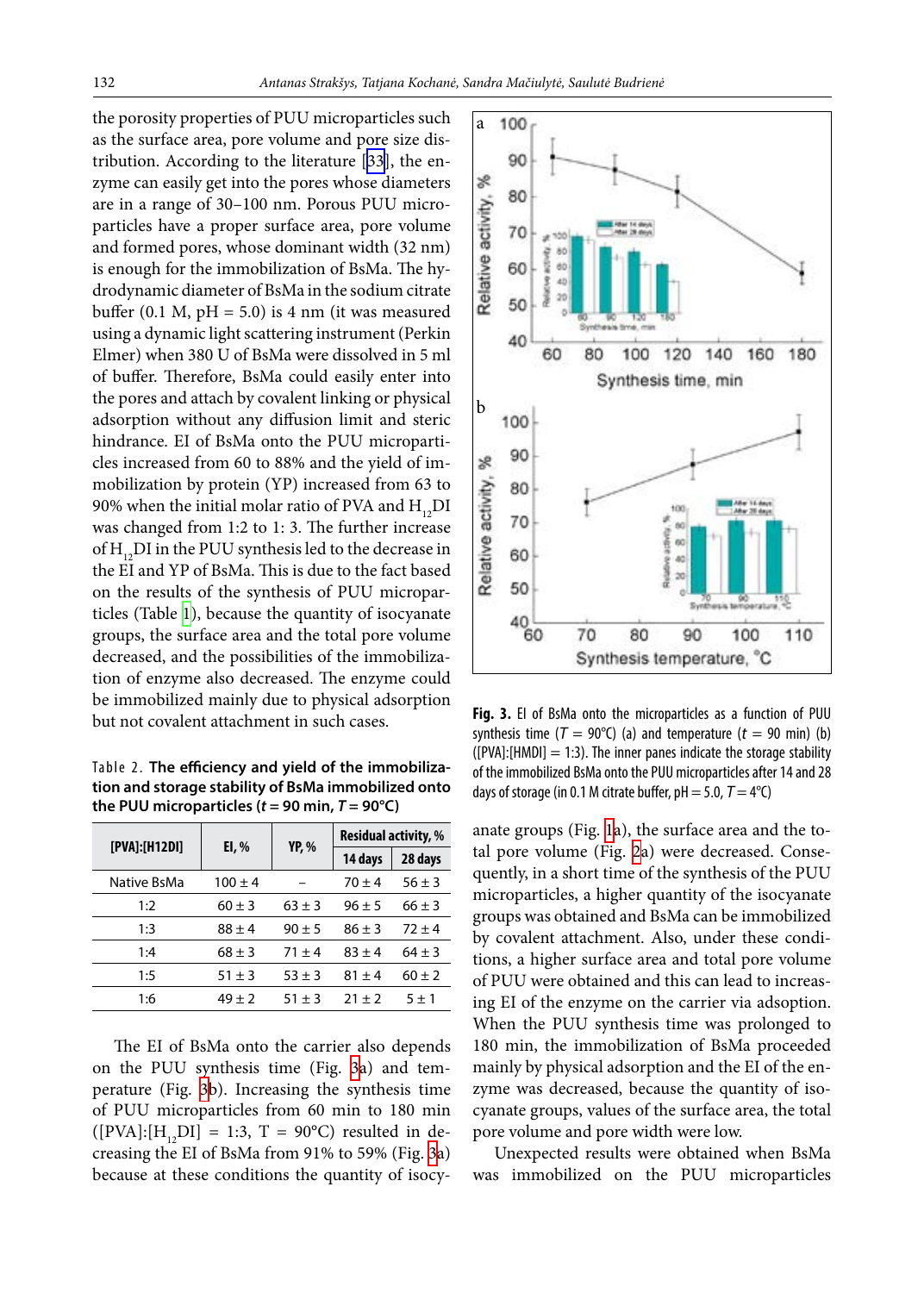synthesized at temperatures from 70 to 110°C  $([PVA]: [H, DI] = 1:3, t = 90 \text{ min})$  (Fig. [3](#page-5-1)b). The immobilization prediction is the opposite compared with the immobilization results. EI of BsMa onto the PUU microparticles increased from 76 to 97% when the quantity of isocyanate groups decreased from 1.5 to 0.3% (Fig. [1](#page-3-1)b). According to the previous data of this article, the EI of BsMa onto the PUU microparticles showed a correlation with the porosity and quantity of isocyanate groups of the carrier. The highest EI of BsMa was obtained when the highest surface area, total pore volume and quantity of isocyanate groups were on the PUU microparticles. However, the highest EI of BsMa onto the porous PUU microparticles was obtained when the synthesis temperature was  $110^{\circ}$ C despite the fact that at these conditions the quantity of isocyanate groups was equal to 0.5%, the surface area was only  $41 \text{ m}^2\text{/g}$  and the total pore volume was 0.204 ml/g. Therefore, we could do a prediction that in this case the width and depth of pores are perfectly suitable for enzyme immobilization and it could proceed by covalent attachment and physical adsorption. A soft PUU gel was formed instead of microparticles and the immobilization of BsMa was unsuccessful when the synthesis of PUU was carried out at 130°C.

The change in the value of  $K_{\scriptscriptstyle M}$  was observed for the enzyme immobilized onto the porous PUU microparticles ([PVA]: $[H_1, DI] = 1:3$ ,  $T = 90^{\circ}C$ , *t* = 90 min) to compare with the native enzyme. Using starch as a substrate, a value of 2.9% was obtained in the case of maltogenic α-amylase immobilized on the PUU microparticles in comparison to 1.8% for the native enzyme. The change in  $K_{\scriptscriptstyle M}$ after the immobilization shows that the immobilized enzyme is less affinitive to a starch solution as a substrate than a native enzyme. The value of the maximum reaction rates of starch hydrolysis  $(V_{\text{max}})$  increased after the immobilization from 4.7·10–4 mol/(min∙L) for the soluble enzyme to 6.3·10–4 mol/(min∙L) for the enzyme immobilized on the PUU microparticles.

# **Investigation of storage stability and reusability of immobilized BsMa**

Enzymes are very sensitive biocatalysts against environmental conditions and may lose their activities quite easily [[34\]](#page-9-3). Thus, to characterize storage stability of an enzyme for preparative or industrial

uses is meaningful. Data of the storage stability of immobilized BsMa could show the covalent fixation of the enzyme onto the PUU microparticles or the nonspecific adsorption, which is mainly based on physical adsorption and ionic binding [\[35–38](#page-9-4)].

The storage stability of the immobilized and native BsMa was measured by its residual activity after 14 and 28 days of storage in the sodium citrate buffer (0.1 M, pH 5.0) at 4°C (Table [2,](#page-5-0) Fig. [3](#page-5-1)). The residual activities of the native BsMa were 70 and 56% after the storage in the buffer for 14 and 28 days, respectively. Under the same conditions, the residual activities of the immobilized BsMa onto the PUU microparticles synthesized from PVA and  $H_{12}$ DI when the initial molar ratios were from 1:2 to 1:5 ( $t = 90$  min,  $T = 90$ °C) were higher than that of of native enzyme.

The storage stability of the immobilized BsMa on the PUU carrier depends not only on the molar ratio of PVA and  $H_{12}DI$ , but also on the time and temperature of the synthesis. When the synthesis time was prolonged from 60 to 180 min  $([PVA]: [H<sub>1</sub>, DI] = 1:3, T = 90°C)$ , the residual stability of the immobilized BsMa after 28 days of storage decreased from 95 to 41% (Fig. [3a](#page-5-1)). In our previous work [[30\]](#page-8-17), it was predicted that the storage stability of the immobilized enzyme depends on the quantity of isocyanate groups onto the PUU microparticles. The storage stability of the immobilized BsMa onto the porous PUU microparticles was high and in such way it was confirmed that the enzyme was immobilized by covalent attachment when the synthesis time of the carrier was 60 min. The major part of enzyme activity after 28 days of storage was lost when BsMa was immobilized onto the carrier whose synthesis time was 180 min. It was confirmed that the immobilization of the enzyme onto the carrier mainly proceeds by physical adsorption in this case.

On the other hand, the storage stability of the immobilized BsMa should decrease with increasing the synthesis temperature of PUU because the quantity of isocyanate groups was depleted when the synthesis temperature was increased to 110°C and the values of the surface area and the mean pore volume were also decreased to lower values. However, the residual activity after 28 days of the storage of the immobilized BsMa was increased from 68 to 76% when the synthesis temperature of the carrier was increased from 70 to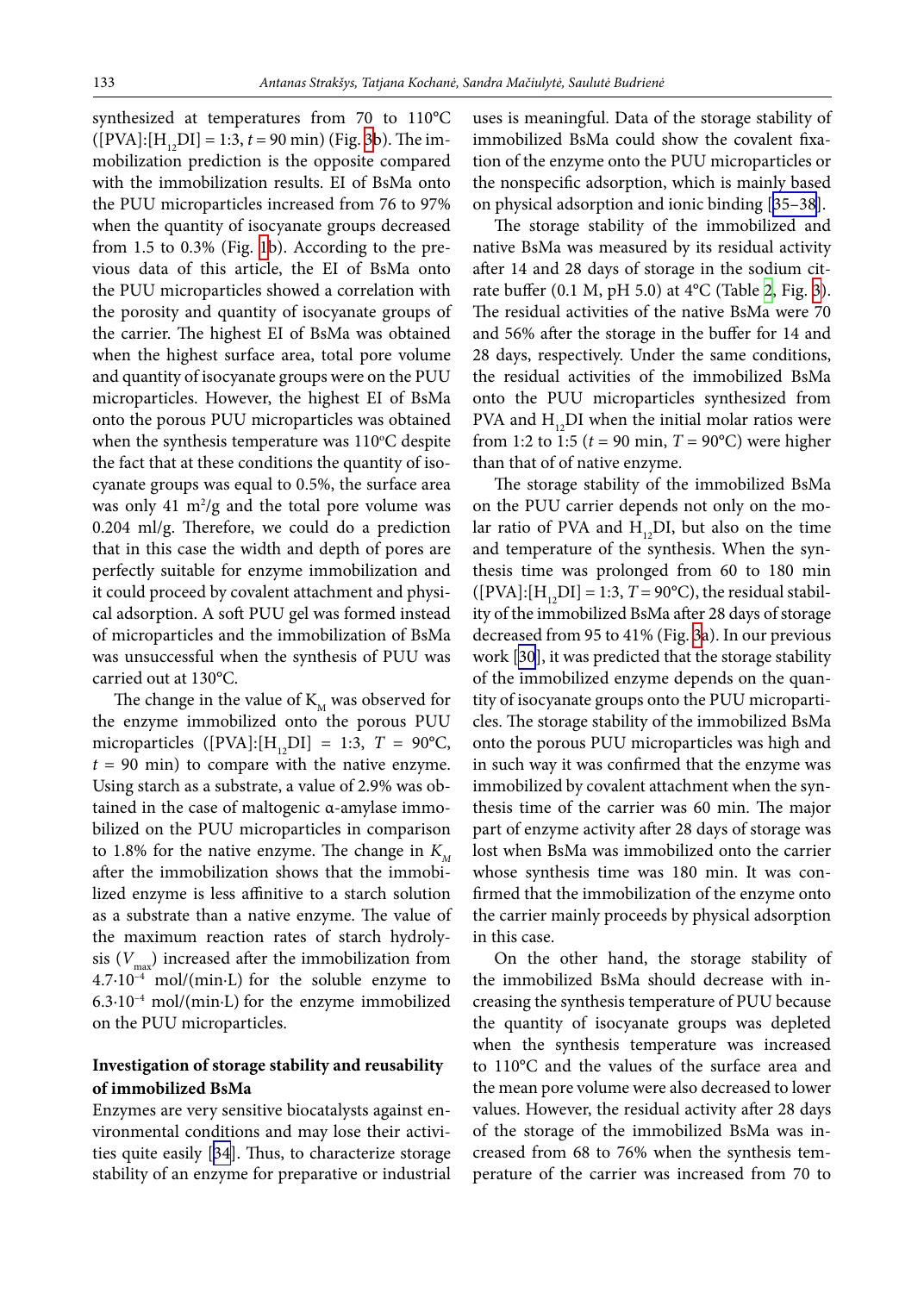110°C (Fig. [3b](#page-5-1)). It was confirmed that the synthesized PUU microparticles at 110°C temperature are suitable for BsMa immobilization.

Reusability of the immobilized enzyme is a very important approach to reduce the enzyme price and it is very simple to separate the immobilized enzyme from the product to stop the reaction. On the other hand, the reusability could show in which way the enzyme was immobilized onto the PUU microparticles. The immobilized BsMa was examined for the repeated catalysis in the batch operation immediately after its immobilization onto the PUU microparticles ( $[PVA]: [H_{12}DI] = 1:3$ ,  $t = 90$  min,  $T = 90^{\circ}$ C). The residual activity of the immobilized enzyme onto the carrier was shifted to lower values after the first cycle and after 7 cycles it was equal to 62%. The investigation confirmed that part of the enzyme was immobilized by physical adsorption.

# **Effect of NaCl concentration on the enzymatic activity of native and immobilized BsMa**

Similar data of leaching of the enzyme from the immobilized carrier to the aqueous media can show whether the enzyme was immobilized via hydrophobic and Van der Walls interactions, hydrogen or ionic bonds and a high salt concentration can lead to ion exchange and washing out of the immobilized enzyme [\[33](#page-9-2), [38](#page-9-5)]. The relative activity of the native BsMa was increased by 10% when the concentration of NaCl was increased from 0 until 0.02 M, further increasing the salt concentration to 0.1 M resulted in the decreased activity of the native enzyme by 10% in comparison with the obtained activity in the buffer solution. An additional addition of NaCl to the buffer containing the immobilized BsMa may induce the desorption of physically bounded enzyme from the carrier. Therefore, to verify this, the activity of the immobilized BsMa was evaluated in accordance with the Section 'Effect of temperature on the enzymatic activity of native and immobilized BsMa'. The activity of immobilized BsMa on the carrier depends on the concentration of NaCl, and it fell down when the concentration of NaCl increased from 0 to 0.1 M. When the NaCl concentration was 0.02 M, the relative activity of the immobilized enzyme onto the carrier was decreased until 82%. It could be proposed that in this case the enzyme which was immobilized via the hydrophobic and Van der Walls interactions and partially hydrogen bonds was desorbed. Further increasing the salt concentration to 0.1 M resulted in decreasing the relative activity to 67%. At this point, the enzyme which was immobilized via the hydrogen and ionic bonds may leach. These results have a good correlation with the storage stability and reusability results which were described in the Section 'Investigation of storage stability and reusability of immobilized BsMa'. We could propose that the major part of the immobilized enzyme was attached by covalent fixation and a sufficient quantity of isocyanate groups onto the PUU microparticles is 0.7%. Also, the same prediction is appropriate for the immobilization of enzyme onto the porous PUU microparticles which were obtained when the synthesis temperature was  $110^{\circ}C$  ([PVA]:[H<sub>12</sub>DI] = 1:3, *t* = 90 min). The values of the surface area and pore volume also have an impact on the EI of the enzyme.

# **Effect of temperature on the activity of native and immobilized BsMa**

The influence of temperature on the activity of native and immobilized enzyme onto the PUU microparticles ( $[PVA]: [H_{12}DI] = 1:3, t = 90$  min,  $T = 90$ <sup>o</sup>C) was examined (Fig. [4](#page-7-0)). The highest activity of native BsMa was obtained when hydrolysis of the starch was performed in a buffer solution at 60°C. The relative activity of the immobilized BsMa was higher at high temperatures than the native enzyme.

<span id="page-7-0"></span>

**Fig. 4.** The relative activity of the native and immobilized BsMa onto the PUU microparticles as a function of bath temperature  $([PVA]: [H, DI] = 1:3, t = 90 \text{ min}, T = 90 \text{ °C})$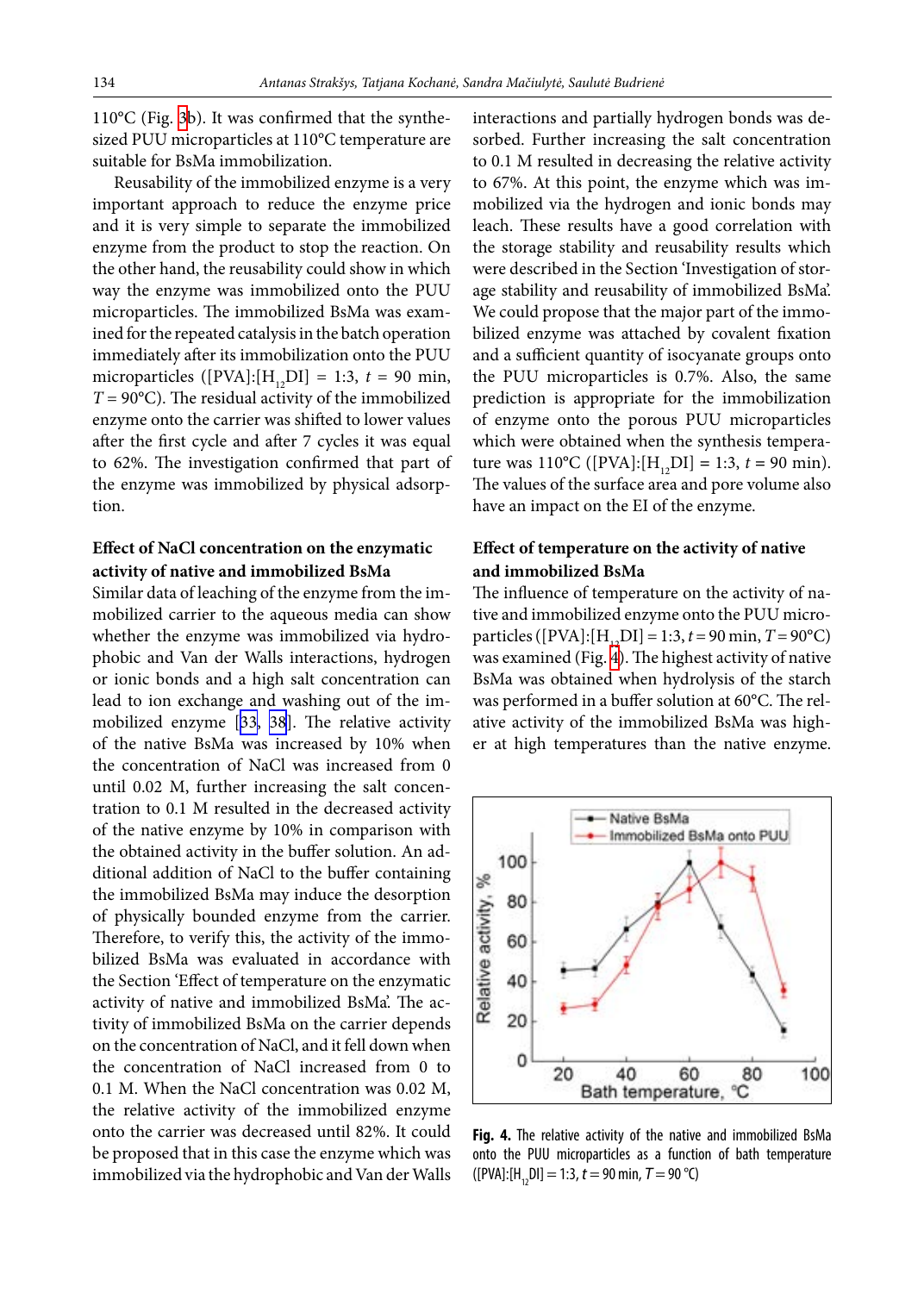The relative activity at 70°C was equated to 100%. At 80°C, the relative activity of the immobilized enzyme was 92%. It decreased only at 90°C, but its value was still higher compared to that of the native BsMa. The immobilized BsMa onto the porous PUU microparticles which were synthesized from PVA and  $H_{12}$ DI has shown 20°C higher optimal temperature compared with that of the native BsMa.

#### **CONCLUSIONS**

Novel porous PUU microparticles from PVA and  $H_{12}$ DI were synthesized and used for the immobilization of BsMa. EI of BsMa depends on the porosity as well as the quantity of isocyanate groups of the carrier. These parameters can be varied by changing the initial synthesis parameters of PUU microparticles, such as the initial molar ratio, time and temperature. The best result of the EI of BsMa onto the porous PUU (97%) was obtained when the initial molar ratio of PVA to  $H_{12}DI$  was 1: 3,  $t = 90$  min and  $T = 110$ °C. A high storage stability of the immobilized BsMa was observed after 28 days of storage. The reusability of immobilized BsMa and the effect of salt (NaCl) showed that the enzyme was immobilized by covalent attachment and physical adsorption. The highest activity of the immobilized BsMa onto the carrier was achieved when temperature was 80°C and it was 20°C higher compared with that of the native enzyme. The synthesized PUU microparticles which were used for the immobilization of BsMa have a potential for application in the production of a high maltose syrup in the food industry. The potential for the immobilization of other enzymes onto the PUU microparticles for biotechnological purposes is also very promising.

> Received 7 May 2021 Accepted 21 May 2021

#### <span id="page-8-0"></span>**References**

- 1. B. Krajewska, *Enzyme Microb. Technol.*, **36**, 126 (2004).
- 2. J. Mehta, N. Bhardwaj, S. K. Bhardwaj, *Coord. Chem. Rev.*, **322**, 30 (2016).
- 3. N. Miletić, A. Nastasović, K. Loos, *Bioresour. Technol.*, **115**, 126 (2012).
- <span id="page-8-1"></span>4. R. A. Sheldon, *Adv. Synth. Catal.*, **349**, 1289 (2007).
- 5. W. Na, Q. Wei, Z. C. Zou, Q. Y. Li, Z. R. Nie, *Mater Lett.*, **62**, 3707 (2008).
- 6. S. Gao, Y. Wang, T. Wang, G. Luo, Y. Dai, *Bioresour. Technol.*, **100**, 996 (2009).
- 7. P. He, G. Greenway, S. J. Haswell, *Process Biochem*., **45**, 593 (2010).
- 8. C. Bernal, L. Sierra, M. Mesa, *Chem. Cat. Chem.*, **3**, 1948 (2011).
- 9. G. Songulashvili, G. A. Jimenéz-Tobón, C. Jaspers, M. J. Penninckx, *Fungal Biol*., **116**, 883 (2012).
- 10. C. Wang, Y. Li, G. Zhou, X. Jiang, Y. Xu, Z. Bu, *Mater. Sci. Eng.*, *C*, **45**, 261 (2014).
- <span id="page-8-2"></span>11. E. Biró, D. Budugan, A. Todea, F. Péter, S. Klébert, T. Feczkó, *J. Mol. Catal. B Enzym*., **123**, 81 (2016).
- <span id="page-8-3"></span>12. S. Gopinath, S. Sugunan, *Appl. Clay Sci.*, **35**, 67 (2007).
- 13. U. H. Zaidan, M. B. A. Rahman, M. Basri, S. S. Othman, R. N. Z. R. A. Rahman, A. B. Salleh, *Appl. Clay Sci.*, **47**, 276 (2010).
- <span id="page-8-5"></span><span id="page-8-4"></span>14. S. Mitchell, J. Pérez-Ramírez, *Catal. Today*, **168**, 28 (2011).
- 15. K. M. de Lathouder, D. Lozano-Castelló, A. Linares-Solano, S. A. Wallin, F. Kapteijn, J. A. Moulijn, *Microporous Mesoporous Mater.*, **99**, 216 (2007).
- <span id="page-8-7"></span><span id="page-8-6"></span>16. A. V. P. Albertini, Cadena PG, Silva JL, et al., *Chem. Eng. J*., **187**, 341 (2012).
- <span id="page-8-8"></span>17. N. Miletić, Z. Vuković, A. Nastasović, K. Loos, *J. Mol. Catal. B Enzym*., **56**, 196 (2009).
- 18. M. Rana, A. Kumari, G. S. Chauhan, K. Chauhan, *Int. J. Biol. Macromol.*, **66**, 46 (2014).
- <span id="page-8-10"></span><span id="page-8-9"></span>19. F. A. P. Lage, J. J. Bassi, M. C. C. Corradini, L. M. Todero, J. H. H. Luiz, A. A. Mendes, *Enzyme Microb. Technol*., **84**, 56 (2016).
- 20. S. Phadtare, A. Kumar, V. P. Vinod, et al., *Chem. Mater*., **15**, 1944 (2003).
- 21. S. Phadtare, S. Vyas, D. V. Palaskar, et al., *Biotechnol. Prog.*, **20**, 1840 (2004).
- <span id="page-8-11"></span>22. V. Chiaradia, A. Valério, D. de Oliveira, P. H. H. Araújo, C. Sayer, *J. Mol. Catal. B Enzym.*, **131**, 31 (2016).
- <span id="page-8-12"></span>23. X. Wang, E. Ruckenstein, *Biotechnol. Prog.*, **9**, 661 (1993).
- <span id="page-8-13"></span>24. K. P. Dhake, A. H. Karoyo, M. H. Mohamed, L. D. Wilson, B. M. Bhanage, *J. Mol. Catal. B Enzym.*, **87**, 105 (2013).
- <span id="page-8-15"></span><span id="page-8-14"></span>25. E. P. Cipolatti, A. Valério, G. Nicoletti, et al., *J. Mol. Catal. B Enzym.*, **109**, 116 (2014).
- <span id="page-8-18"></span>26. S. Budriene, T. Romaskevic, K. Pielichowski, J. Pielichowski, *Polym. Adv. Technol.*, **18**, 67 (2007).
- 27. T. Romaskevic, E. Viskantiene, S. Budriene, A. Ramanaviciene, G. Dienys, *J. Mol. Catal. B Enzym.*, **64**, 172 (2010).
- <span id="page-8-19"></span><span id="page-8-16"></span>28. A. Strakšys, T. Kochanė, S. Budrienė, *Chemija.*, **24**, 160 (2013).
- <span id="page-8-17"></span>29. A. Straksys, T. Kochane, S. Budriene, *Food Chem*., **211**, 294 (2016).
- 30. R. Makuska, *Synthesis and Characterization of Polymers,* VU leidykla, Vilnius (2006). In Lithuanian.